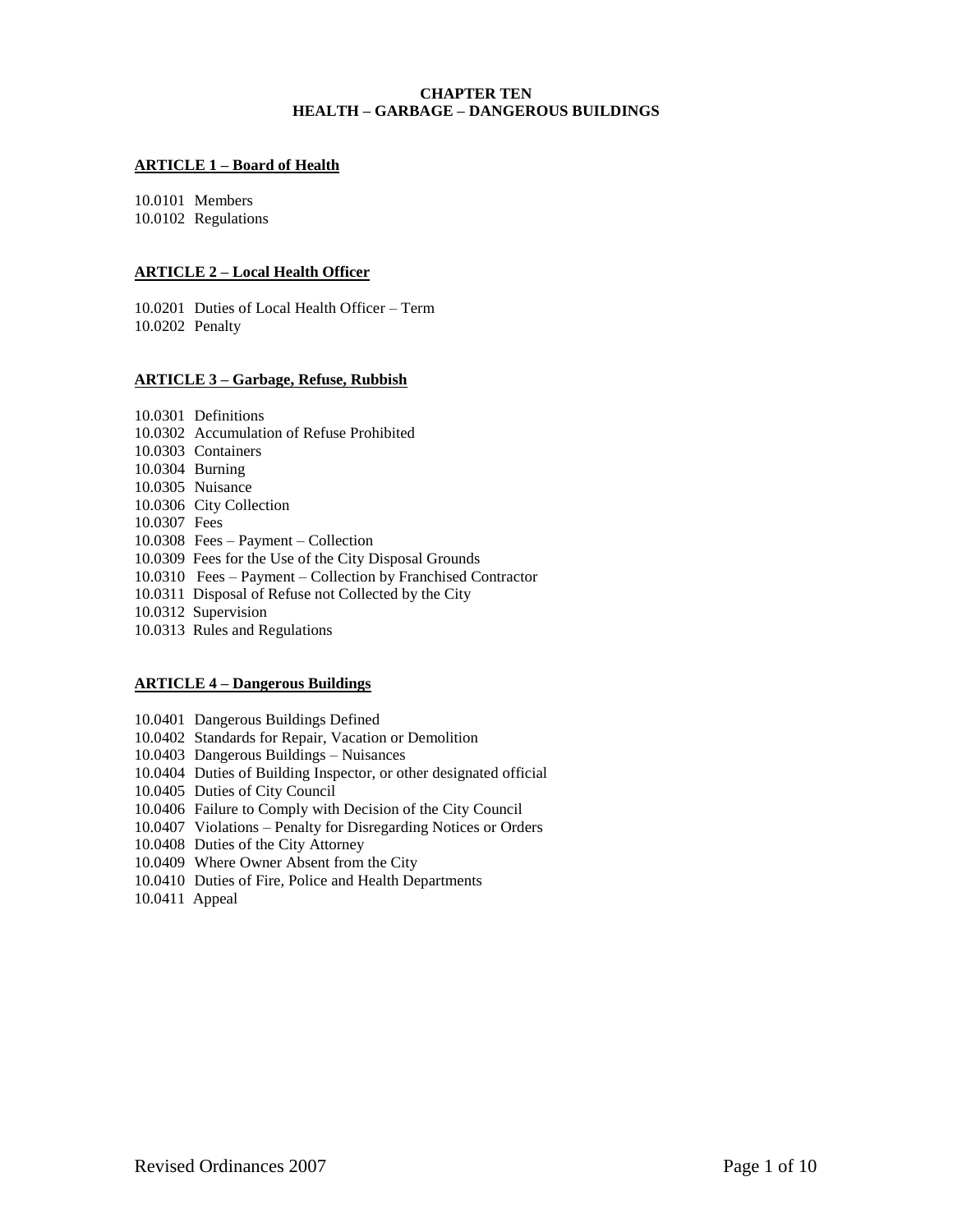# **CHAPTER TEN HEALTH**

## **ARTICLE 1 - Board of Health**

#### 10.0101 Members

The Board of Health is composed of the City Council, which shall have and exercise all powers under the law. (Source: North Dakota Century Code Section 23-35-03).

#### 10.0102 Regulations

The Board of Health may make rules regarding any nuisance, source of filth, and any cause of sickness that are necessary for public health and safety. The Board of Health shall appoint a local Health Officer. (Source: North Dakota Century Code Section 23-35-08).

### **ARTICLE 2 - Local Health Officer**

#### 10.0201 Duties of Local Health Officer – Term

A local Health Officer shall serve a term of five years, subject to removal for cause by the City Council or the district board of health. The Health Officer must be a physician licensed to practice medicine in this state and need not be a resident of the city. The appointee shall qualify by filling the constitutional oath of office. If the state Health Officer finds a local Health Officer is failing to perform the duties of the position, the state Health Officer may report the case to the City Council. At the next meeting of the City Council shall declare the office vacant and promptly appoint another physician to fill the unexpired term.

Within the jurisdiction of the board of health, a local Health Officer:

- 1. Shall keep a record of the official acts of the local Health Officer.
- 2. Shall enforce every law and rule relating to preservation of life and health of individuals.
- 3. May exercise the powers and duties of the board of health under their supervision.

3. May make sanitary inspections of any place in the city in which the local Health Officer finds a probability that a health-threatening condition exists.

4. May investigate public water and ice supplies suspected of contamination and initiate necessary condemnation proceedings.

5. May enforce school cleanliness; inspect any schools that may be overcrowded, poorly ventilated, or unsanitary; and when necessary, report cases of any unsanitary or unsafe school building to the board of health for investigation.

6. May take any action necessary for the protection of the public health and safety.

7. May determine when quarantine and disinfection is necessary for the safety of the public. The local Health Officer may establish quarantines consistent with procedures provided under chapter 23-07.6 of the North Dakota Century Code, and perform any acts required for disinfecting when necessary.

8. Shall maintain an office in the city consistent with any terms of appointment.

9. May select and discharge any assistant Health Officer, consistent with any terms of appointment.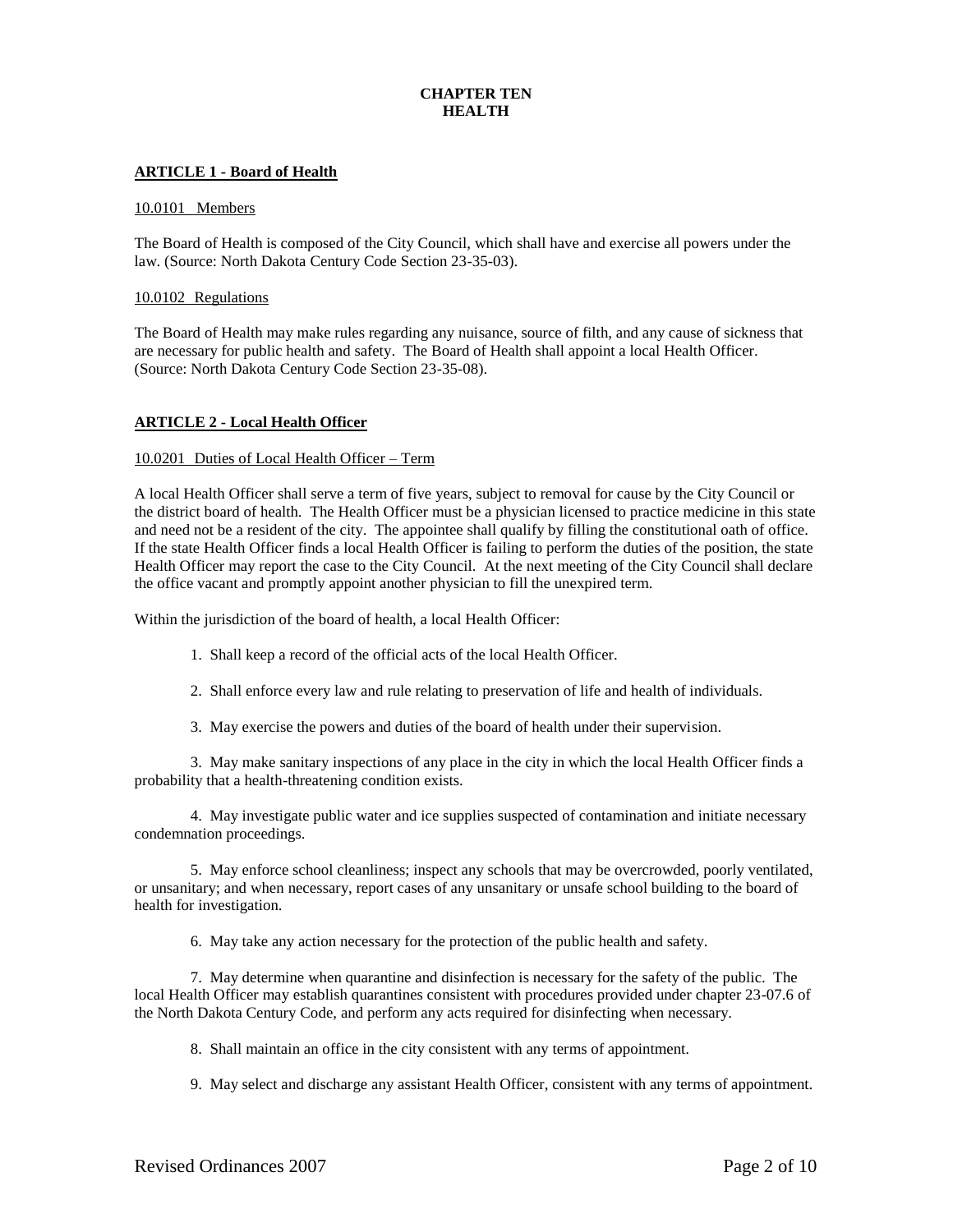A local Health Officer may request the assistance of a county sheriff or city health department in the same manner as provided under subsection 3 of section 23-35-09 of the North Dakota Century Code.

# 10.0202 Penalty

Any person who violates any order, ordinance, or rule prescribed by the board of health or local Health Officer or any rule adopted under this chapter shall be punishable by a fine of not more than one thousand dollars (\$1,000.00) or by imprisonment not to exceed thirty (30) days or both such fine and imprisonment. (Source: North Dakota Century Code Section 23-35-13).

# **ARTICLE 3 – Garbage, Refuse, Rubbish**

#### 10.0301 Definitions

For the purpose of this article the following words shall the meanings given herein:

"Ashes" is the residue from burning wood, coal, coke or other combustible materials.

"Garbage" is putrescible animal and vegetable wastes resulting from the handling, preparation, cooking and consumption of food.

"Refuse" is all putrescible and non-putrescible solid wastes (except body wastes) including garbage, rubbish, ashes, street cleanings, dead animals, abandoned automobiles, and sold market and industrial wastes.

"Rubbish" is non-putrescible solid wastes (excluding ashes) consisting of both combustible and noncombustible wastes, such as paper, cardboard, tin cans, yard clippings, wood, glass, bedding, crockery and similar materials.

### 10.0302 Accumulation of Refuse Prohibited

No person shall permit or allow to accumulate in or about any yard, lot, place or premises; or upon any street or sidewalk, adjacent to or abutting upon any lot, block or place, or premises owned and occupied by that person, any and all refuse, nor allow such yard, lot, place or premises to be or remain in such condition.

#### 10.0303 Containers

All garbage and rubbish shall be placed by the person upon whose premises the same shall have been produced or accumulated, in watertight containers, which shall be protected against the access of flies and rodents.

Containers shall be placed in the alley of those lots having access to any alley and along the curb if no alley is accessible. The City may specify where containers shall be placed along the alley or street for the convenience of collection.

#### 10.0304 Burning

No garbage, refuse or rubbish shall be burned within the City.

#### 10.0305 Nuisance

Failure to comply with the provisions of Sections 10.0302, 10.0303 and 10.0304 shall constitute a public nuisance and be punishable as such under the terms of Chapter Twelve of these ordinances.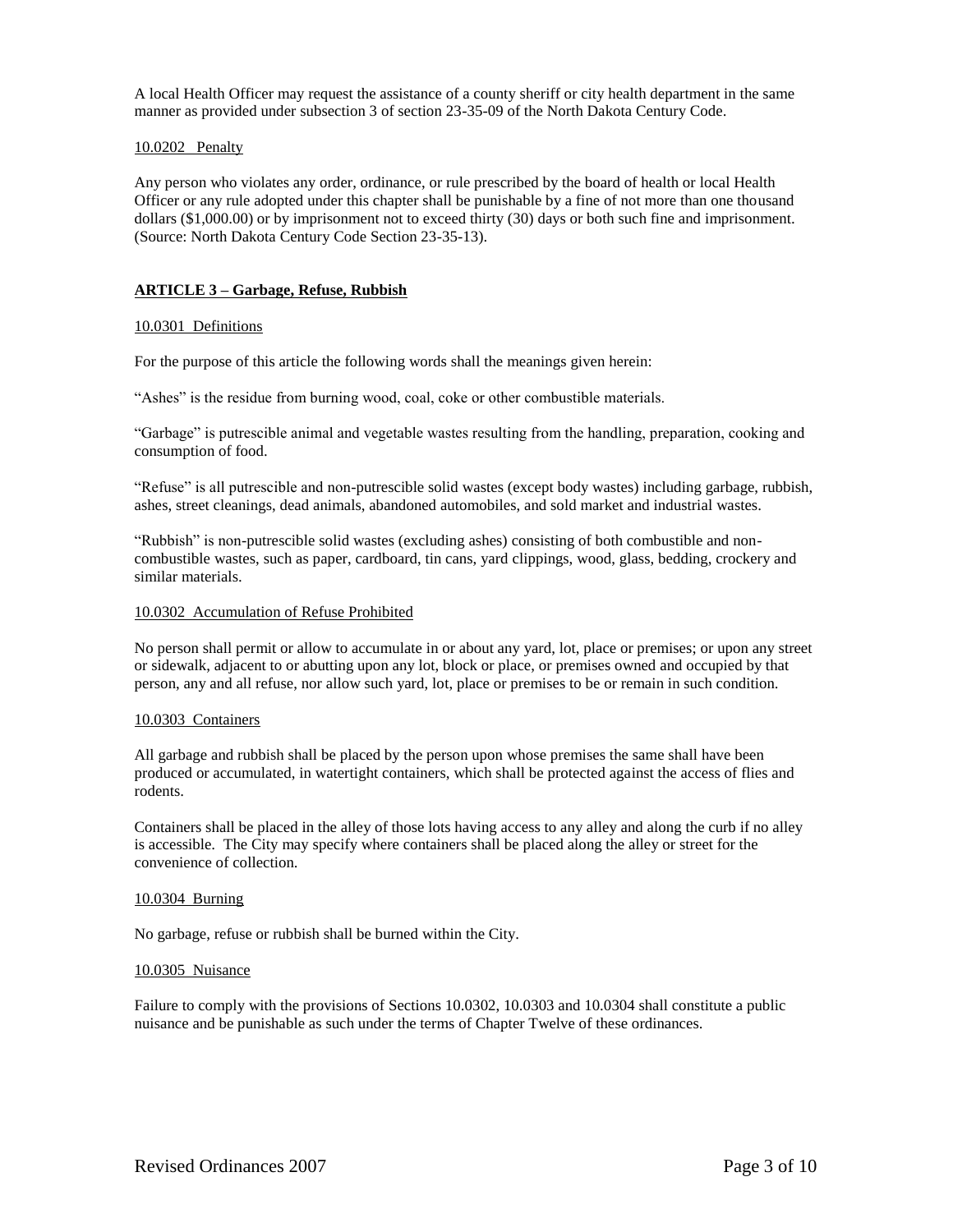### 10.0306 City Collection

All garbage and rubbish as defined herein shall be collected by the city or franchised contractor as frequently as is necessary to maintain and preserve community cleanliness and sanitation, except that this section shall not require the collection of garbage and rubbish where streets and alleys are in a temporary condition which makes it impossible to do so and in case of the failure to collect such garbage and rubbish, such failure shall not relieve the occupant of the premises from the payment of the garbage and rubbish collection fees.

### 10.0307 Fees

Fees for the collection of garbage by the City or franchised contractor and disposal thereof are as set by the Fees and Rates Resolution of the City Council.

#### 10.0308 Fees – Payment – Collection

In all places where water service is provided, fees for garbage collection shall be added to and collected as a part of the utility bill, but shall be separately stated on the bill. Garbage collection bills shall be due and payable at the same time as the utility bill. If such charge is not paid when due the water service to the premises shall be shut off in the same manner as is now provided for in the case of delinquency in payment of utility bills and such service shall not be restored without payment of the penalties now provided for.

In all places where water service is not provided, the fees for garbage collection shall be paid to the City upon utility bills. If the garbage charge so established is not paid when due, such sum may be recovered by the City, in an action at law against the owner, or occupant, or both, of the property so served, or in any other lawful manner..

The proceeds of the fees and charges shall be placed in the garbage fund, and all shall be paid out of the garbage fund.

#### 10.0309 Fees for the Use of the City Landfill

The City Council is hereby authorized to designate the location or places to which all waste referred to in this article shall be hauled, deposited or disposed of by commercial haulers or non-residents of the City of Cando.

The fees for the use of the city landfill as above designated for commercial haulers, non-residents, or those individuals who are not subject to the provisions relating to the collection of garbage and rubbish shall be as set by the Fees and Rates Resolution by the City Council. Any unauthorized dumping of garbage or rubbish shall be an infraction and upon conviction thereof, the responsible party shall be fined the sum of \$250.00 for every violation.

No person shall dispose of garbage, rubbish and ashes, debris and other such waste in a manner not provided for in this chapter.

### 10.0310 Fees – Payment – Collection by Franchised Contractor

In the event the City elects to franchise a contractor to perform the collection services contemplated by this section, collection of fees, limited as set out in this section, are to be made by agreement with the contractor.

#### 10.0311 Disposal of Refuse not Collected by the City

All other wastes as defined, and not included under garbage, rubbish and ashes, may be disposed of by the person creating such waste, by hauling such waste for disposal to such points as are designated or approved by the City Health Officer.

#### 10.0312 Supervision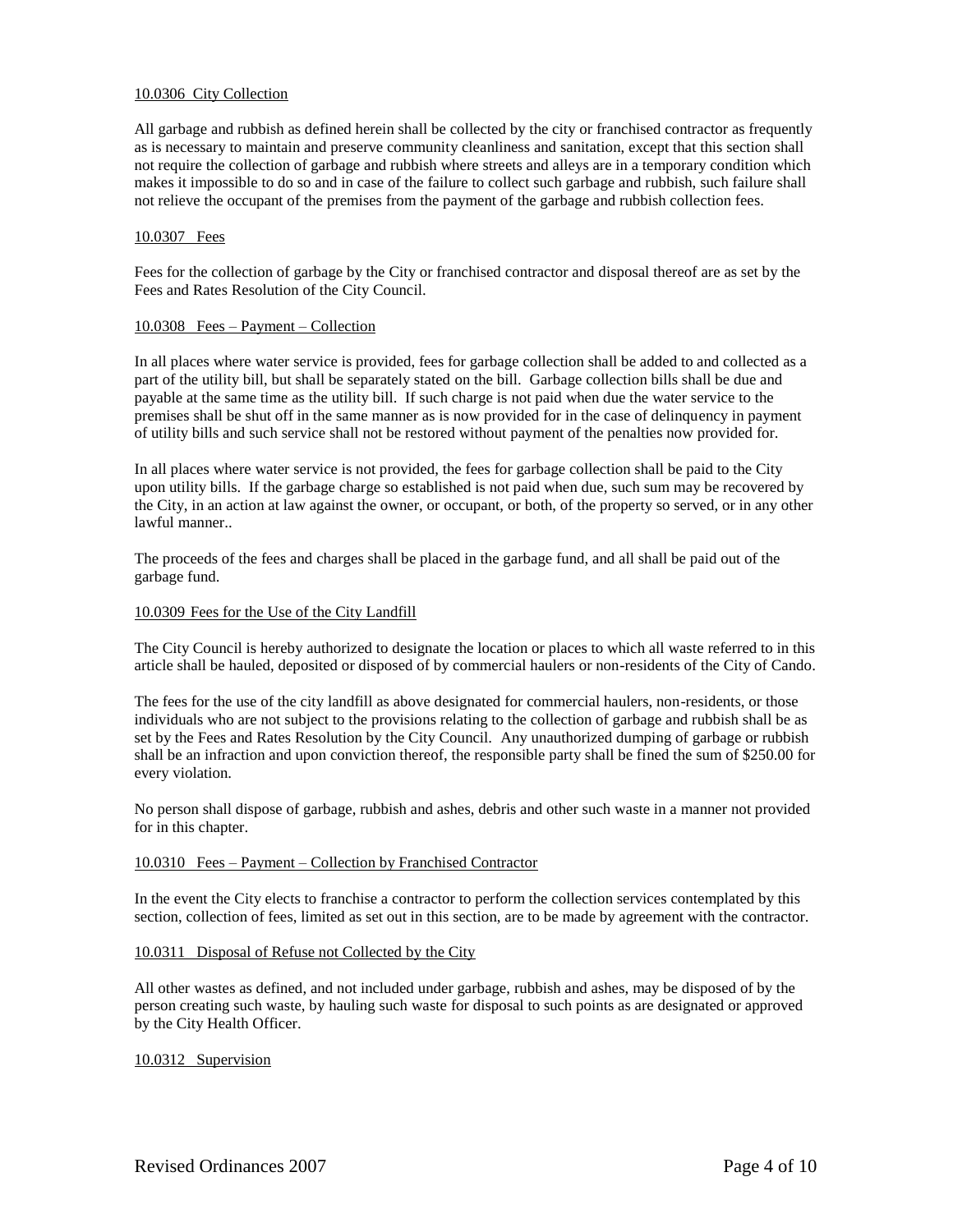The collection, removal and disposal of garbage and rubbish under the provisions of this article shall be under the supervision, direction and control of the Public Works Superintendent with the assistance of the City Health Officer.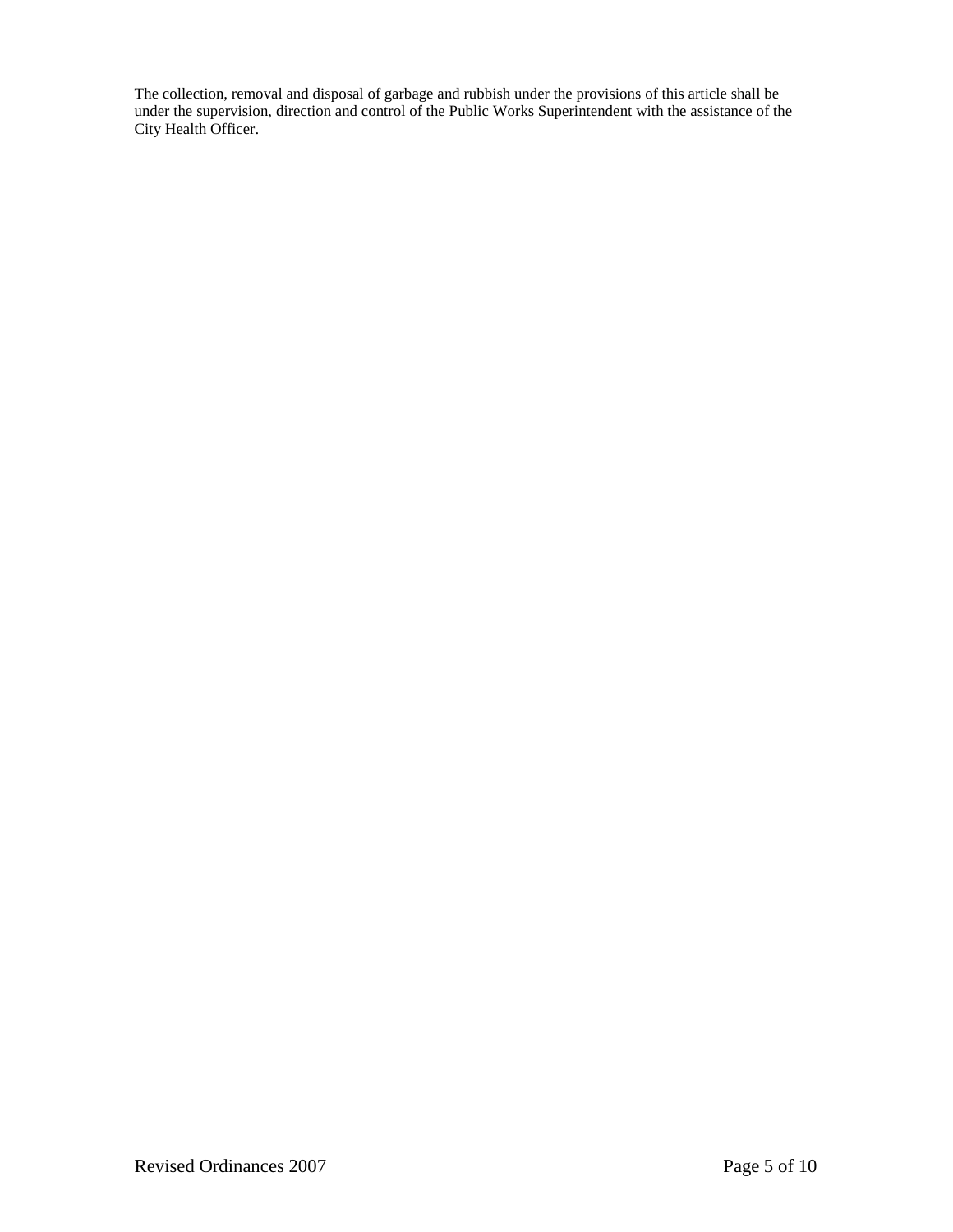### 10.0313 Rules and Regulations

The City Health Officer shall prescribe such reasonable rules and regulations in connection with preparation, handling and disposition of garbage and rubbish as may be necessary to regulate, enforce and carry out the provisions of this chapter. The Health Officer may direct that the city garbage and rubbish collection crews shall not collect garbage and rubbish from any premises where such rules and regulations are not complied with and the failure to collect the same shall not relieve the owner or occupant of the premises form the payment of fees nor from the enforcement of the penalties of this code. In the absence of city collection crews the Health Officer may give instructions to a franchised contractor.

# **ARTICLE 4 – Dangerous Buildings**

### 10.0401 Dangerous Buildings Defined

For the purpose of this chapter, any building or structure which has any or all of the conditions or defects hereinafter described shall be deemed to be a dangerous building, provided that such conditions or defects exist to the extent that the life, health property or safety of the public or its occupants are endangered.

Whenever any door, aisle, passageway, stairway or other means of exit is not of sufficient width or size or is not so arranged as to provide safe and adequate means of exit in case of fire or panic.

Whenever the walking surface of any aisle, passageway, stairway or other means of exit is so warped, worn, loose, torn or otherwise unsafe as to not provide safe and adequate means of exit in case of fire or panic.

Whenever the stress in any materials, member of portion thereof due to all dead and live loads, are more than on and one half times the working stress or stresses allowed in the Building Code for new buildings of similar structure, purpose or location.

Whenever any portion thereof has been damaged by fire, earthquake, wind, and flood or by any other cause, to such an extent that the structural strength or stability thereof is materially less than it was before such catastrophe and is less than the minimum requirements of the Building Code for new buildings of similar structure, purpose or location.

Whenever any portion or member or appurtenance thereof is likely to fail, or to become detached or dislodged, or to collapse and thereby injure persons or damage property.

Whenever any portion of a building, or any member, appurtenance or ornamentation on the exterior thereof is not of sufficient strength or stability, or is not so anchored, attached or fastened in place so as to be capable of resisting a wind pressure of one half of that specified in the Building Code for new buildings of similar structure, purpose or location without exceeding the working stresses permitted in the Building Code for such buildings.

Whenever any portion thereof has cracked, warped, buckled or settled to such an extent that walls or other structural portions have materially less resistance to winds or earthquakes than is required in the case of similar new construction.

Whenever the building or structure, or any portion thereof, because of dilapidation, deterioration or decay; faulty construction; the removal, movement or instability of any portion of the ground necessary for the purpose of supporting such building; the deterioration, decay or inadequacy of its foundation; or any other cause, is likely to partially or completely collapse.

Whenever, for any reason, the building or structure, or any portion thereof, is manifestly unsafe for the purpose for which it is being used.

Whenever the exterior walls or other vertical structural members list, lean or buckle to such an extent that a plumb line passing through the center of gravity does not fall inside the middle one third of the base.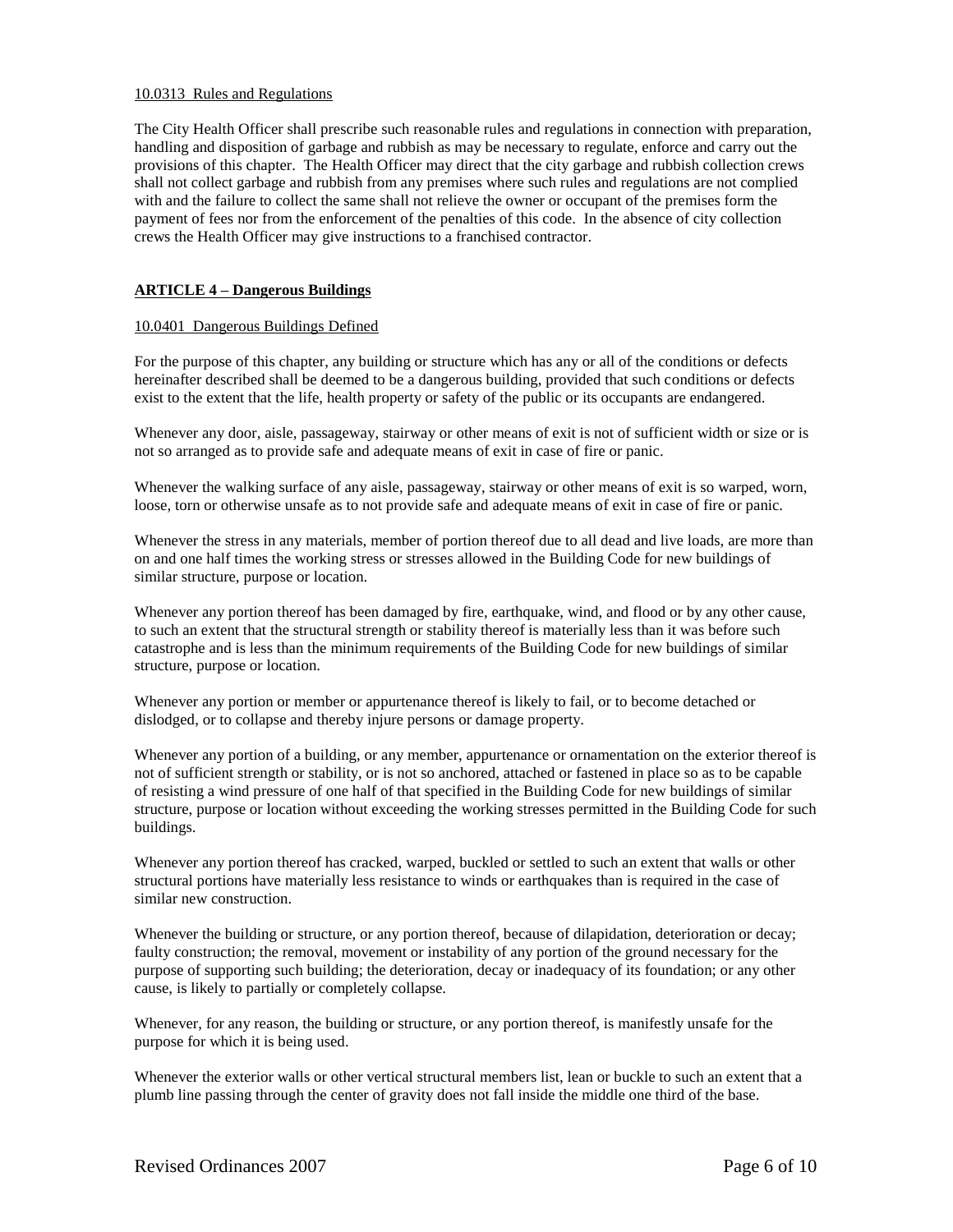Whenever the building or structure, exclusive of the foundation, shows 33 percent or more damage or deterioration of its supporting member or members or 50 percent damage or deterioration of its nonsupporting member, enclosing or outside walls or coverings.

Whenever the building or structure has been so damaged by fire, wind, earthquake or flood, or has become so dilapidated or deteriorated as to become an attractive nuisance to children; a harbor for vagrants, criminals or immoral persons; or as to enable persons to resort thereto for the purpose of committing unlawful or immoral acts.

Whenever any building or structure has been constructed, exists or is maintained in violation of any specific requirement or prohibition applicable to such building or structure provided by the building regulations of this city, as specified in the Building Code, or of any law or ordinance of this state or jurisdiction relating to the condition, location or structure of buildings.

Whenever any building or structure which, whether or not erected in accordance with all applicable laws and ordinances, has in any nonsupporting part, member or portion less that 66 percent of the strength, fireresisting qualities or characteristics, or weather-resisting qualities or characteristics required by law in the case of a newly constructed building of like area, height and occupancy in the same location.

Whenever a building or structure, used or intended to be used for dwelling purposes, because of inadequate maintenance, dilapidation, decay, damage, faulty construction or arrangement, inadequate light, air or sanitation facilities, or otherwise, is determined by the Health Officer to be unsanitary, unfit for human habitation or is such a condition that is likely to cause sickness or disease.

Whenever any building or structure, because of obsolescence, dilapidated condition, deterioration, damage, inadequate exits, lack of sufficient fire-resistive construction, faulty electric wiring, gas connections or heating apparatus, or other cause, is determined by the fire marshal to be a fire hazard.

Whenever any building or structure is in such a condition as to constitute a public nuisance known to the common law or in equity jurisprudence.

Whenever any portion of a building or structure remains on a site after the demolition or destruction of the building or structure for a period of 30 days, or whenever any building or structure is abandoned for a period in excess of 6 months, so as to constitute such building or portion thereof a hazard to the public.

#### 10.0402 Standards for Repair, Vacation or Demolition

The Building Inspector, or other designated official and the City Council in ordering repair, vacation or demolition shall follow the following standards in substance.

If entry upon the premises, building, or structure constitutes a hazard, as determined by the Building Inspector, or other designated official, to the public adequate fencing or other method, approved by the Building Inspector, or other designated official shall be immediately put in place. This will also apply to the premises if a building is removed.

If the "dangerous building" can be reasonable repaired so that it will no longer exist in violation of the terms of this article it shall be ordered repaired.

If the "dangerous building" is in such condition as to make it dangerous to the health, safety or general welfare of its occupant is shall be ordered to be vacated.

In all cases where a building cannot be repaired so that it will no longer exist in violation to the terms of this article it shall be demolished. In all cases where a "dangerous building" is a fire hazard existing or erected in violation of the terms of this article or any ordinance of the City or statute of the State of North Dakota, it shall be demolished.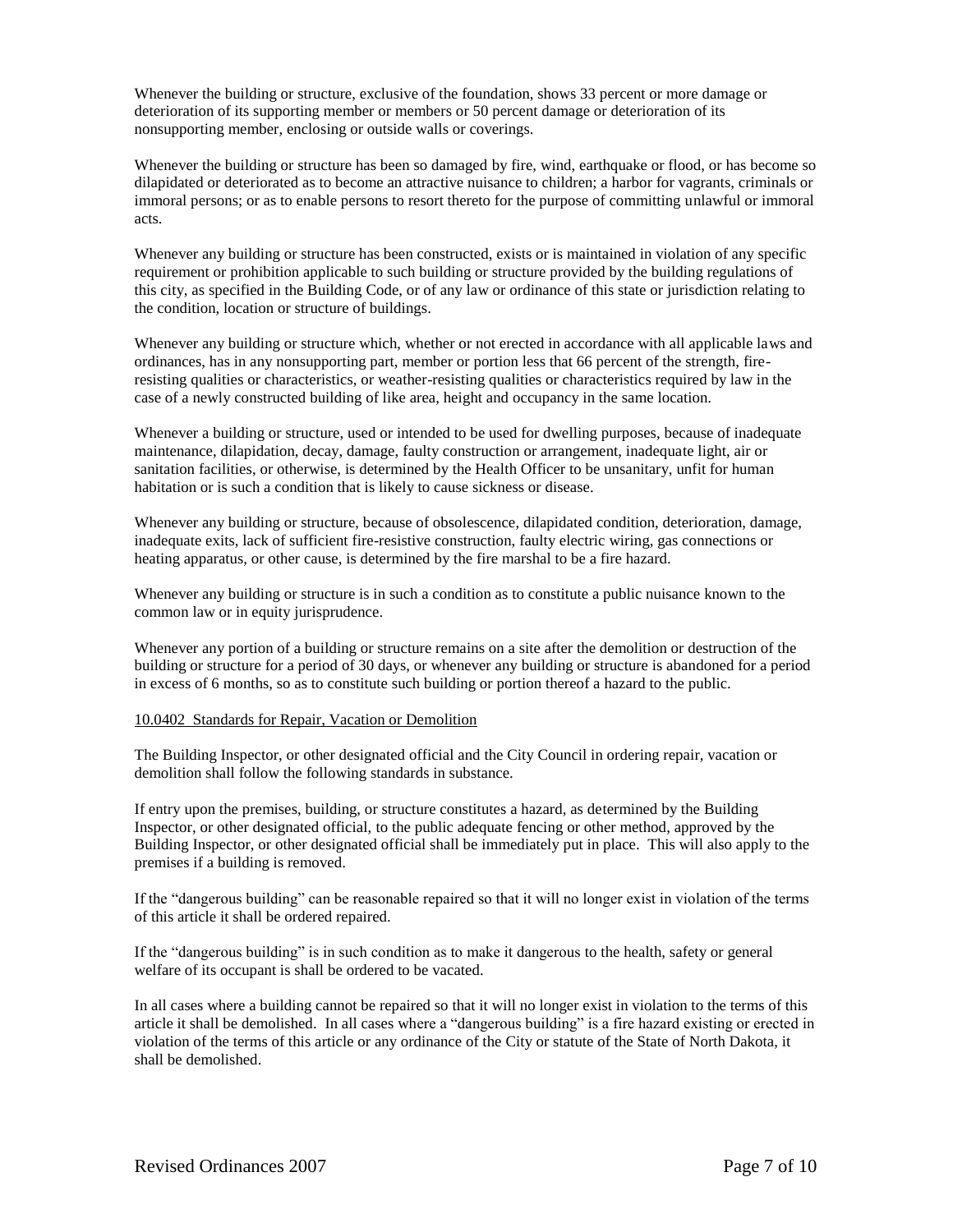### 10.0403 Dangerous Buildings – Nuisances

All "dangerous buildings" within the terms of Section 10.0401 of this article are hereby declared to be public nuisances and shall be repaired, vacated or demolished as provided in this ordinance or under state law.

### 10.0404 Duties of Building Inspector, or other designated official

The Building Inspector, or other designated official, as designated by the City Council, shall:

Inspect or cause to be inspected periodically, all public buildings, schools, halls, churches, theaters, hotels, tenements, commercial, manufacturing or loft buildings for the purpose of determining whether any conditions exist which render such places a " dangerous building" within the terms of Section 10.0401 of this article.

Inspect any building, wall or structure about which any person to the effect files complaints that a building, wall, or structure is or may be existing in violation of this article.

Inspect any building, wall or structure reported by the fire or police departments of this City as probably existing in violation of the terms of this article.

Notify in writing the owner, occupant, lessee, mortgagee and all other persons having an interest in said building, as shown by the records in the office of the County Register of Deeds, of any building found to be a "dangerous building" within the standards set forth in Section 10.0401 of this article that: the owner must vacate, or repair, or demolish said building in accordance with the terms of the notice and this article; the owner or occupant must vacate said building or may have it repaired in accordance with the notice and remain in possession. Provided, that any person notified under this subsection to repair, vacate, or demolish any building shall be given such reasonable time, not exceeding thirty (30) days as may be necessary to do, or have done, the work or act required by the notice provided for herein.

Set forth in the notice provided for above a description of the building or structure deemed unsafe, a statement of the particulars which make the building or structure a "dangerous building", and an order requiring the same to be put in such condition as to comply with the terms of this ordinance within such length of time, not exceeding thirty (30) days, as is reasonable.

Report to the City Council any noncompliance with the "notice" provided for above.

Appear at all hearings conducted by the City Council and testify as to the conditions of "dangerous buildings".

Place a notice on all "dangerous buildings" reading as follows: "This building has been found to be a dangerous building by the Building Inspector, or other designated official. This notice is to remain on this building until it is repaired, vacated, or demolished in accordance with the notice, which has been given the owner, occupant, lessee or mortgagee of this building, and all other person having an interest in said building. It is unlawful to remove this notice until such notice is complied with."

#### 10.0405 Duties of the City Council

#### The City Council shall:

Upon receipt of a report of the Building Inspector, or other designated official give written notice to the owner, occupant, mortgagee, lessee and all other person having an interest in said building as shown by the records of the County Register of Deeds, to appear before it on the date specified in the notice to show cause why the building or structure reported to be a "dangerous building" should not be repaired, vacated or demolished in accordance wit the statement of particulars set forth in the Building Inspector, or other designated official's notice.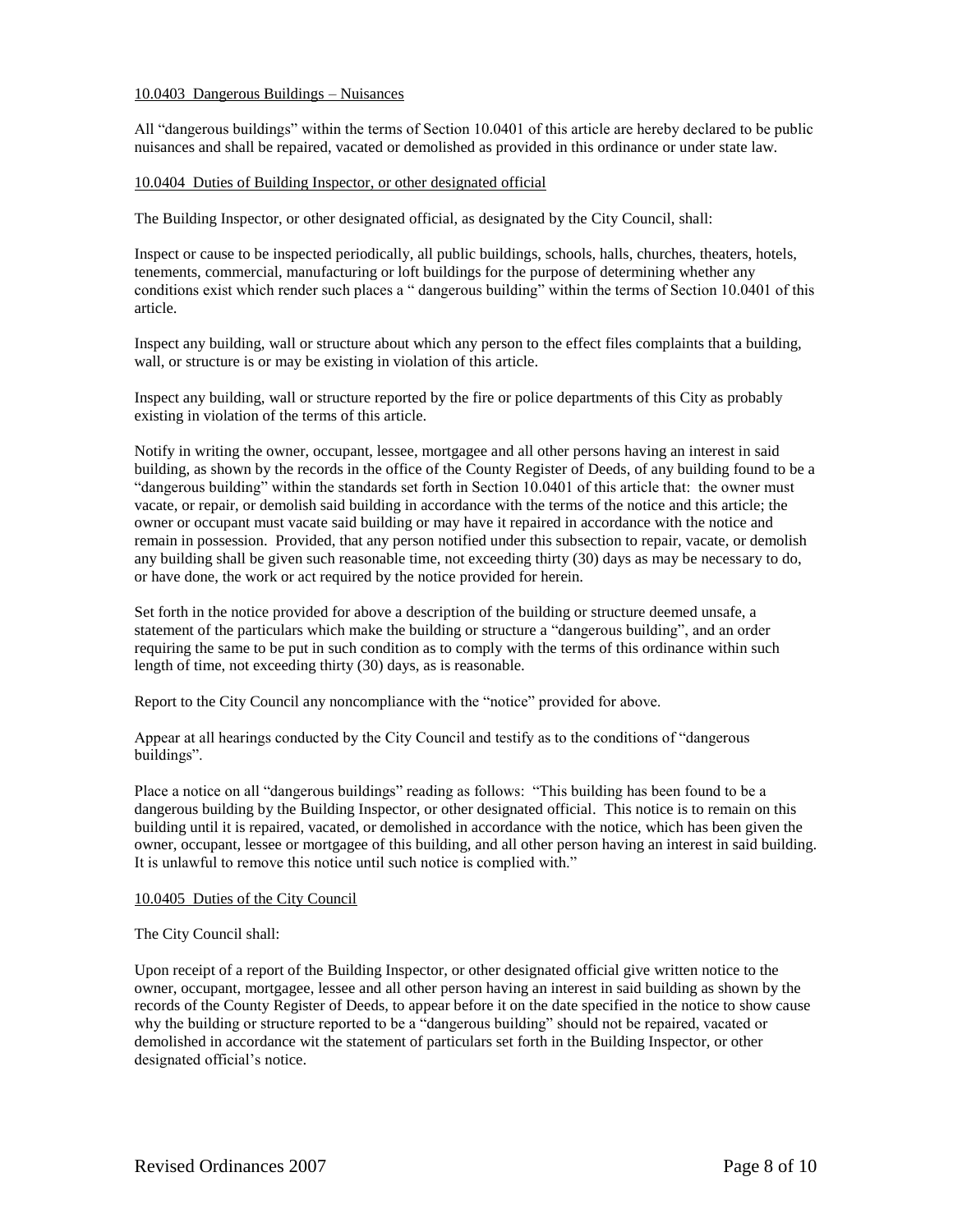Hold a hearing and hear such testimony as the Building Inspector, or other designated official or the owner, occupant, mortgagee, lessee or any other person having an interest in said building shall offer relative to the "dangerous building".

Make written findings of fact from the testimony offered as to whether or not the building in question is a "dangerous building" within the terms of section 10.0401 hereof.

Issue an order based upon findings of fact commanding the owner, occupant, mortgagee, lessee, and all other persons having an interest in said building to repair, vacate or demolish any building found to be a "dangerous building" within the terms of this article and provided that any person so notified, except the owners, shall have the privilege of either vacating or repairing said "dangerous building".

#### 10.0406 Failure to Comply with Decision of the City Council

If the owner, occupant, mortgagee or lessee fails to comply with the order of the City Council or fails to appeal to the District Court within thirty (30) days as provided herein, the City through its officers and employees shall cause such building or structure to be repaired, vacated or demolished as ordered by the City Council and shall cause the costs of such repair, vacation or demolition to be charged against the land on which said building existed by special assessment, or as a municipal; lien, or shall cause said cost of removal to be levied as a special tax against the land upon which said building stands or did stand or to be recovered in a suit at law against the owner.

### 10.0407 Violations – Penalty for Disregarding Notices or Orders

The owner of any "dangerous building" who shall fail to comply with any notice or order to repair, vacate to demolish said building given by any person authorized by this article to give such notice or order shall be guilty of an infraction and upon conviction thereof shall be fined not exceeding one thousand dollars (\$1,000.00) for each offense and every day subsequent to such notice in which the said owner shall fail to comply with any notice order as above stated, shall be deemed a separate offense.

The occupant or lessee in possession who fails to comply with any notice to vacate or who fails to repair said building in accordance with any notice given as provided for in this article shall be guilty of an infraction and upon conviction thereof shall be fined not exceeding one thousand dollars (\$1,000.00) for each offense and every day subsequent to such notice in which the said occupant or lessee shall fail to comply with any notice or order as above stated, shall be deemed a separate offense.

Any person removing the notice provided for in Section 10.0404 shall be guilty of an infraction and upon conviction shall be fined not exceeding one thousand dollars (\$1,000.00) for each offense.

It shall be the Municipal Judge's decision to use the sentencing defined in Article 5 of Chapter 13 of the Revised Ordinances of the City of Cando.

#### 10.0408 Duties of the City Attorney

The city attorney shall:

Prosecute all persons failing to comply with the terms of the notices provided for herein in Section 10.0404, and the order provided for in Section 10.0405.

Appear at all hearings before the City Council in regard to "dangerous buildings".

Take such other legal action as is necessary to carry out the terms and provisions of this article.